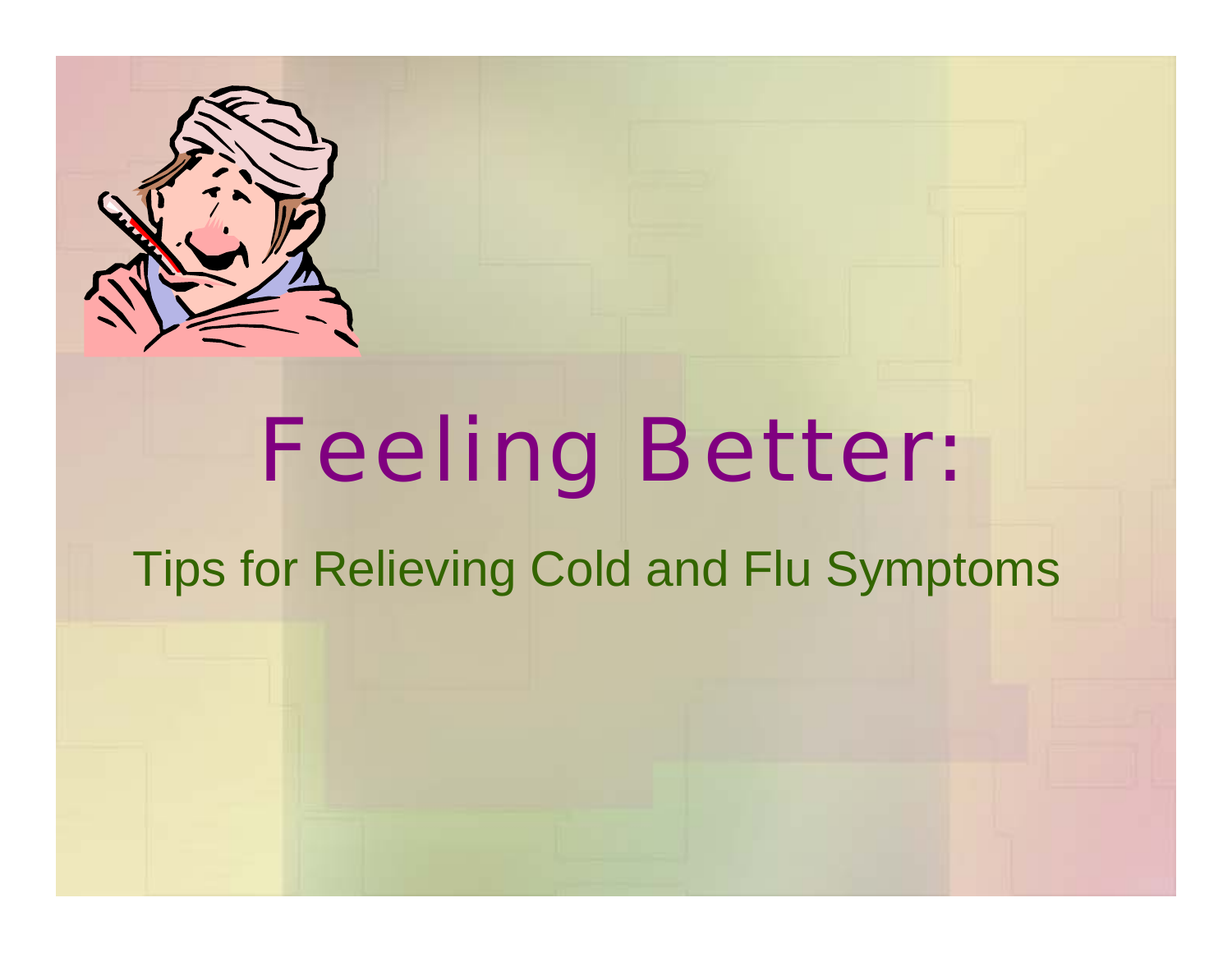# Colds and flu are very common illnesses…

- If you have a cold you will probably feel tired, have a runny nose and sore throat, and sneeze a lot.
- If you have the flu you will probably have a fever, body aches, a headache, a cough, and a sore throat.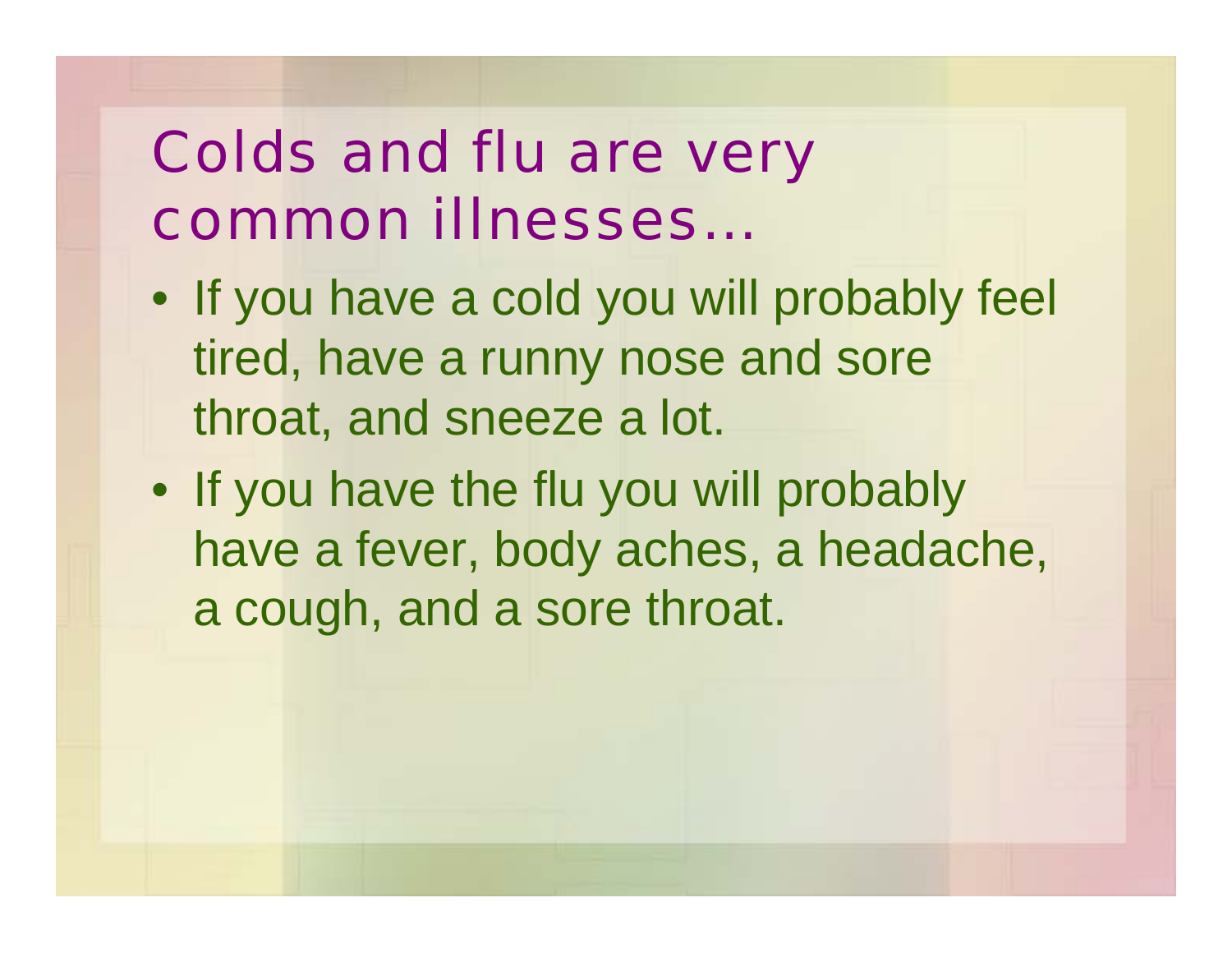# There is no cure for colds or flu.

• There is no medicine that will make the cold or flu go away when you are sick.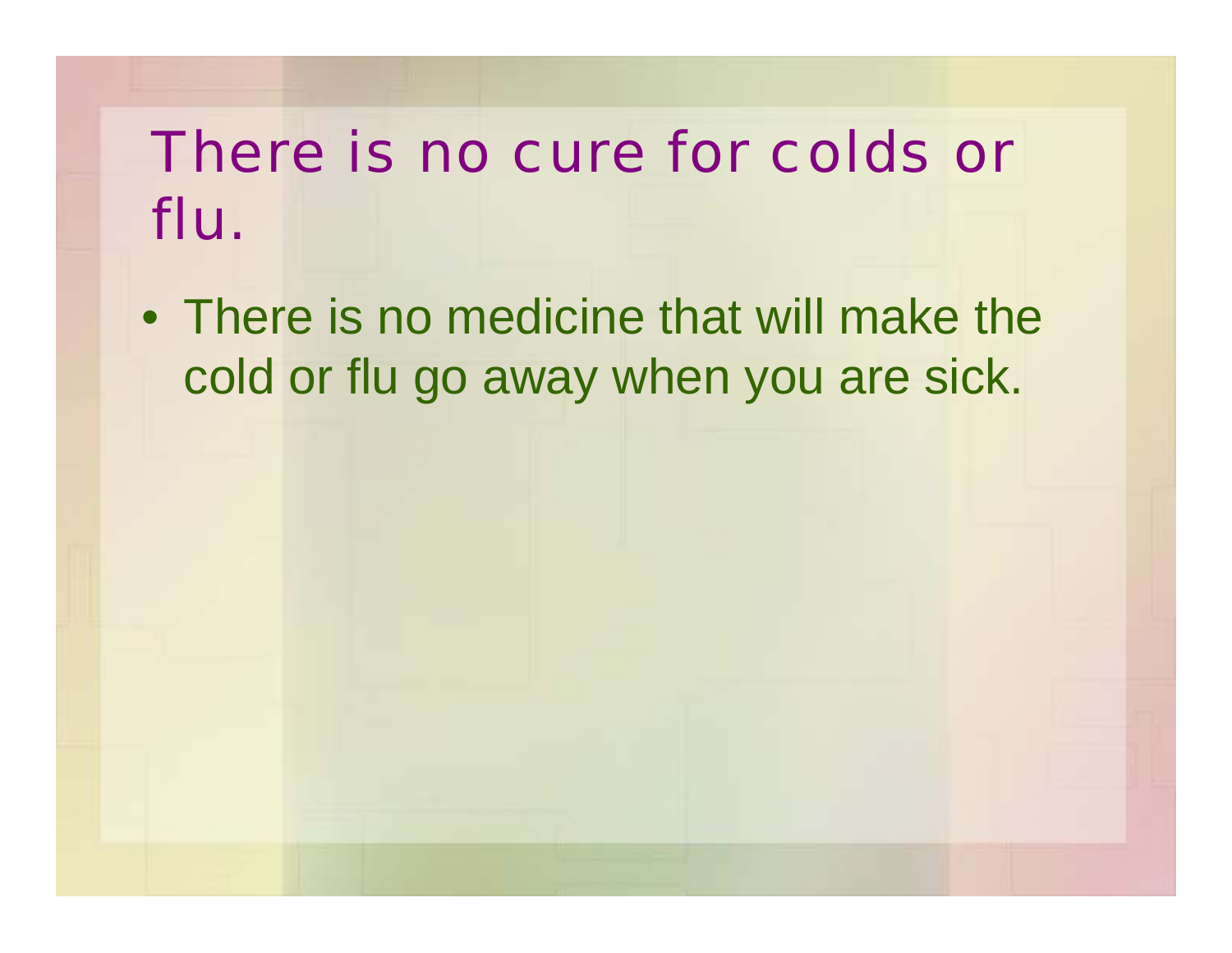# But you can make yourself feel better!

- Home remedies and over-the-counter medicines can make you feel better while you are sick.
- Make time for extra rest and sleep.
- Drink lots of liquids—for example, juice, tea, or soup.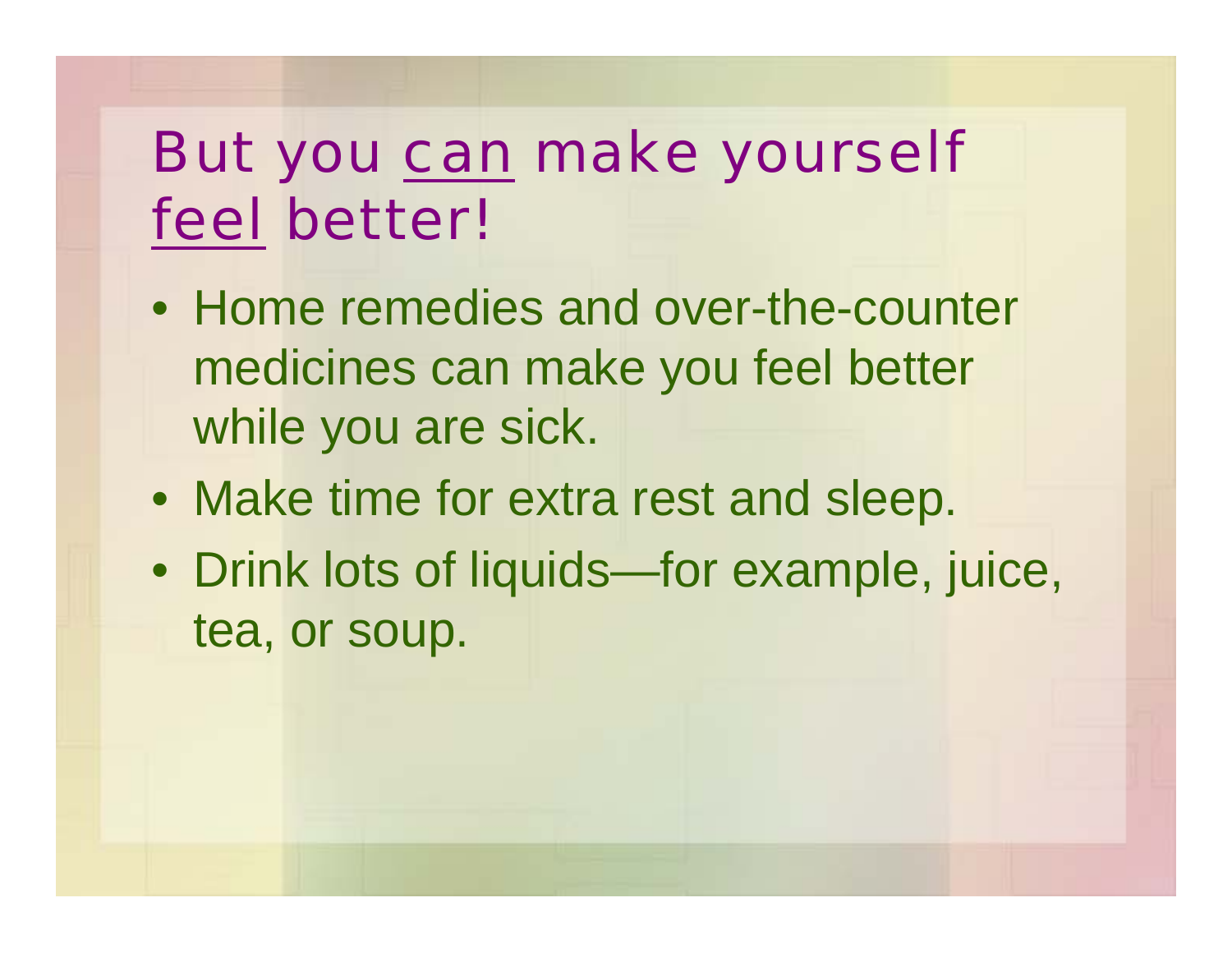### Here are some things you can do.

- To relieve coughing:
	- Drink a lot of fluids
	- Ask a doctor or nurse about taking an overthe-counter cough medicine.
- To relieve a sore throat, if you are over age 6 and not at risk of choking:
	- Gargle with warm salt water
	- Suck on ice chips, medicated lozenges, or sugar-free hard candies.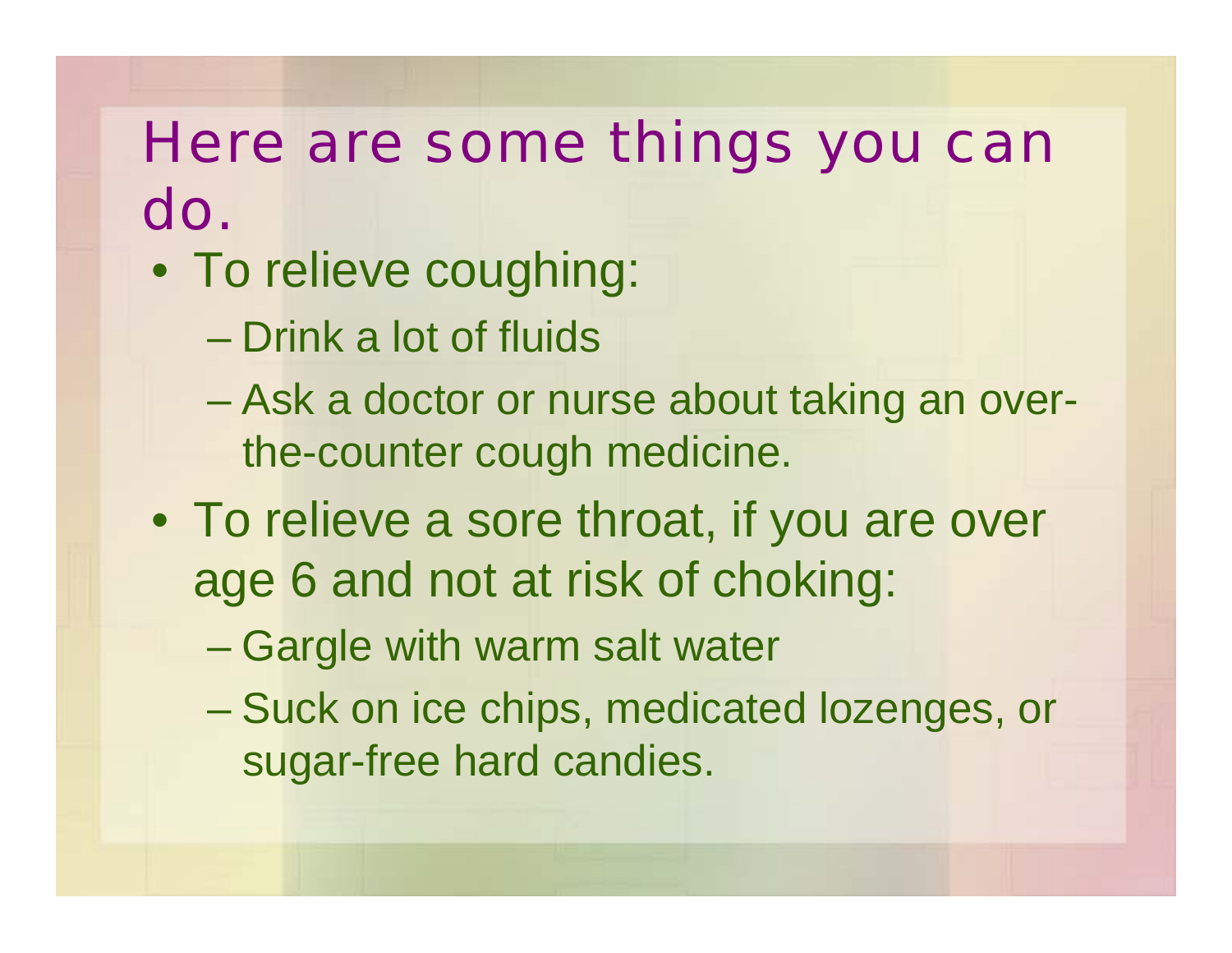# Here are more things that you can do.

- To relieve aches and fevers:
	- Ask a doctor or nurse about taking an overthe-counter pain reliever.
- To relieve runny or stuffy noses:
	- Breathe warm, moist air from a hot bath, hot shower, or bowl filled with hot water
	- Ask a doctor or nurse about taking an overthe-counter medicine.